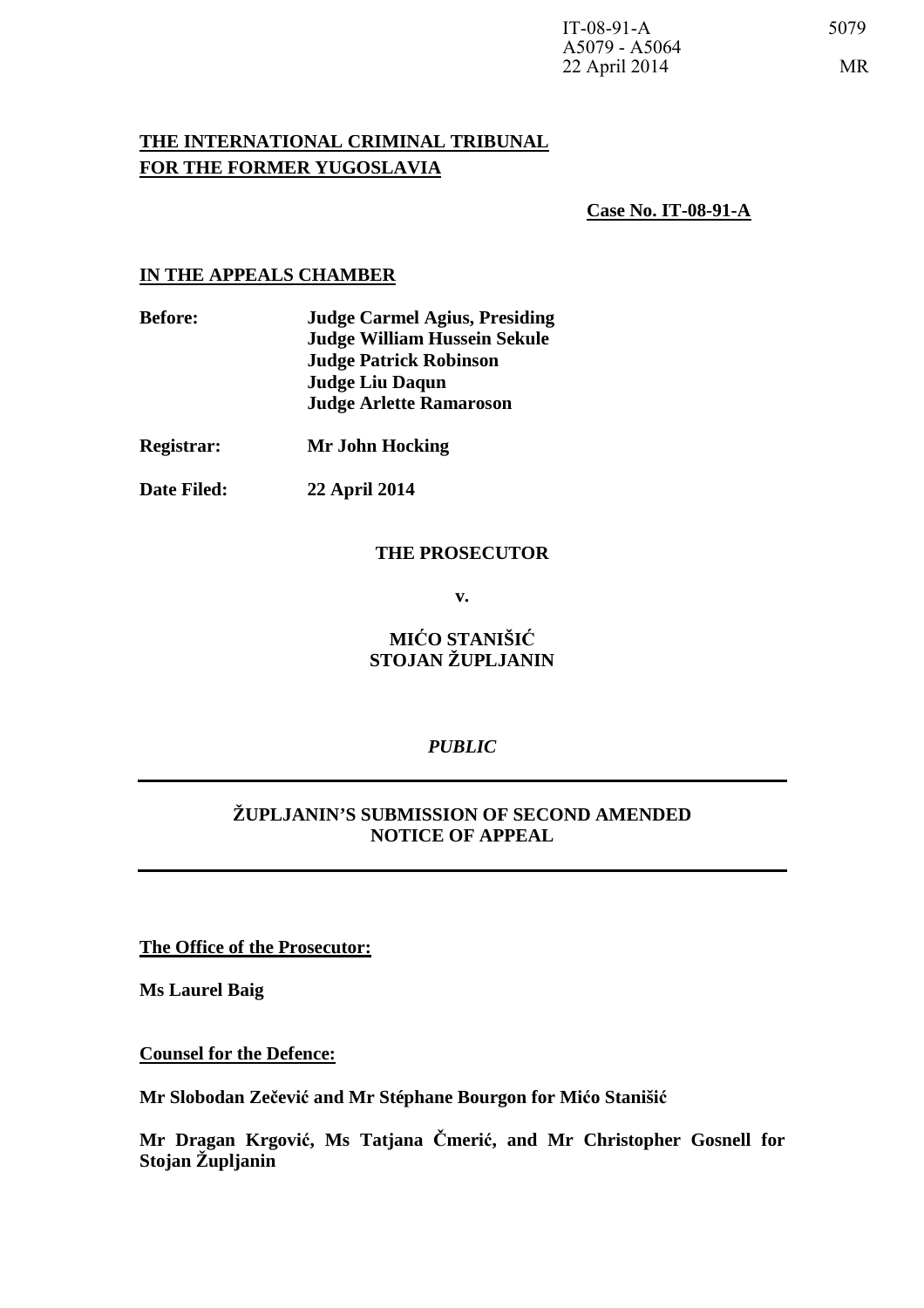# **ŽUPLJANIN'S SUBMISSION OF SECOND AMENDED NOTICE OF APPEAL**

1. Pursuant to the Appeals Chamber's Decision,<sup>1</sup> Stojan Župljanin hereby files his amended Notice of Appeal attached as Annex A.

Respectfully submitted.

This 22<sup>nd</sup> day of April 2014 Jueve Statjano

\_\_\_\_\_\_\_\_\_\_\_\_\_\_\_\_\_\_\_\_\_\_\_\_\_\_\_\_\_\_\_\_\_\_\_\_\_\_\_\_\_\_\_\_\_

Dragan Krgović and Tatjana Čmerić Counsel for Stojan Župljanin

Word count:  $75$ .

-

<sup>1</sup> *Prosecutor v. Stanišić and Župljanin* (IT-08-91-A), Decision on Župljanin's Second Request to Amend His Notice of Appeal and Supplement His Appeal Brief, 14 April 2014, p. 7 ("Decision"). *See*, also, Župljanin's Second Request to Amend His Notice of Appeal and Supplement His Appeal Brief, 9 September 2013.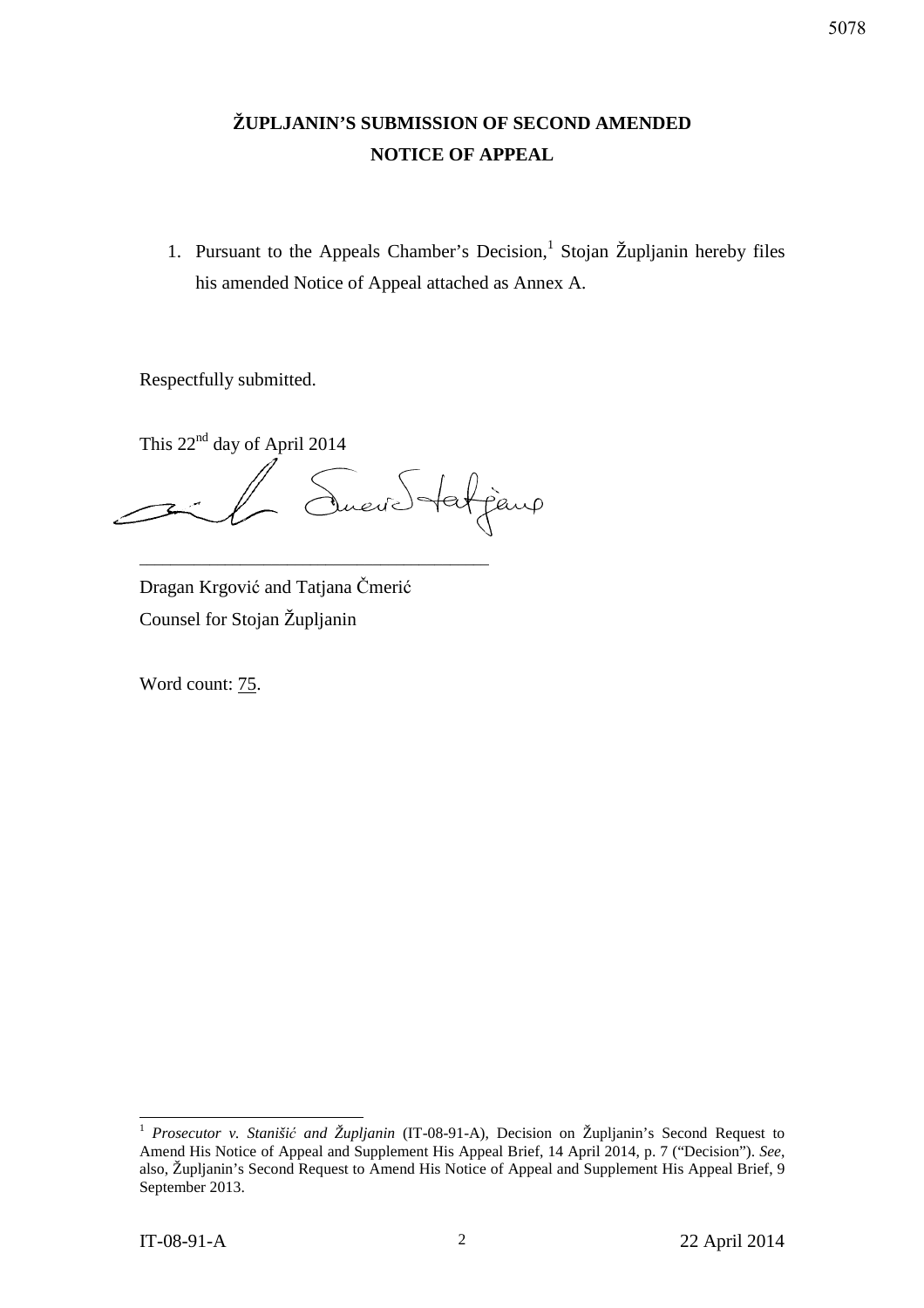*Public* 

# **ANNEX A**

# *SECOND AMENDED*  **NOTICE OF APPEAL ON BEHALF OF STOJAN ŽUPLJANIN**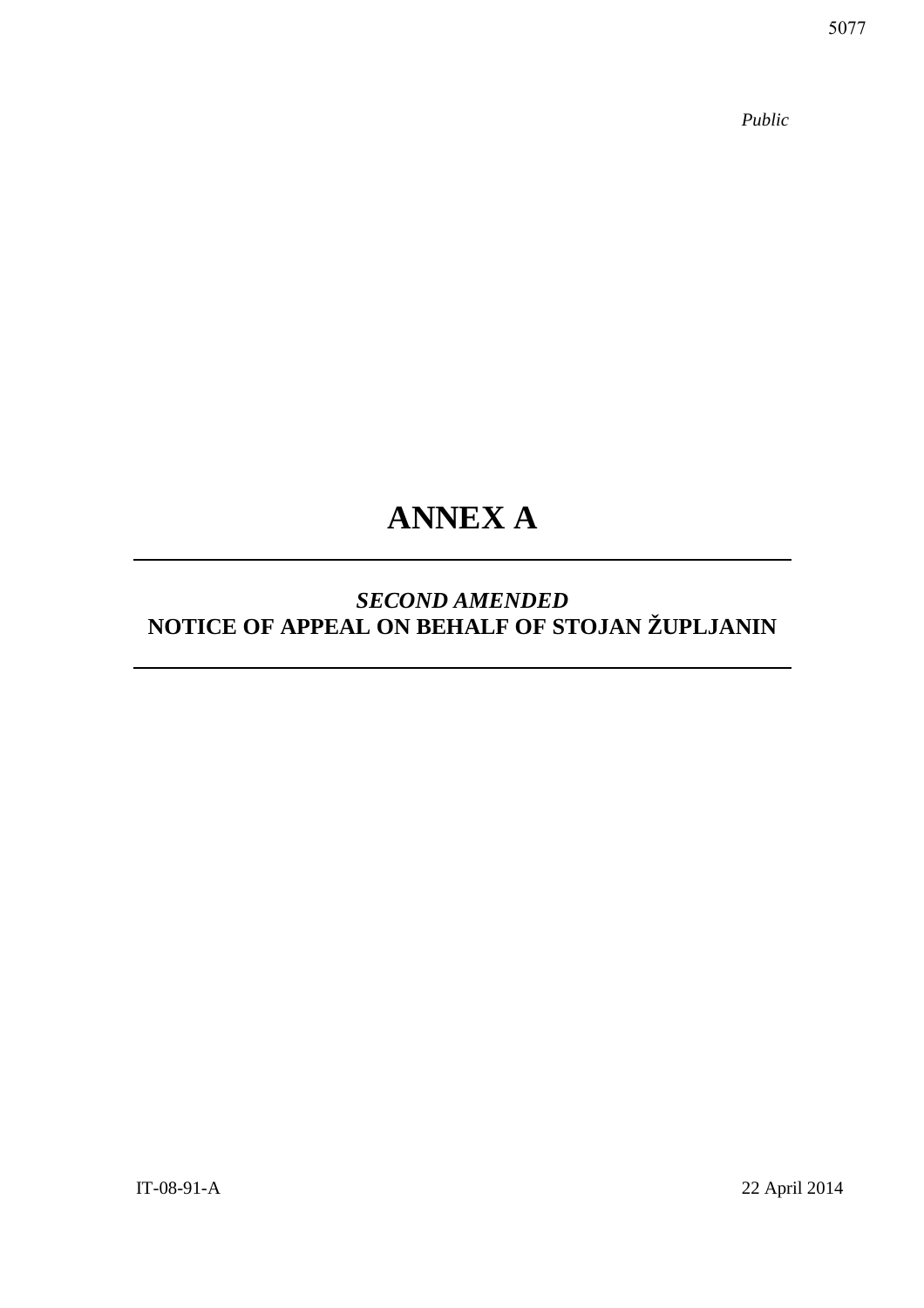# **NOTICE OF APPEAL ON BEHALF OF STOJAN ŽUPLJANIN**

# **I INTRODUCTION**

- 1. This Notice of Appeal is filed pursuant to Article 25 of the Statute of this Tribunal ("Statute"), Rules 107 and 108 of the Rules of Procedure and Evidence of the Tribunal ("Rules"), Article 1 of the Practice Direction on Formal Requirements for Appeals from Judgement (IT/201) of 7 March 2002, and the Decision of 16 April 2013.<sup>1</sup>
- 2. The Judgement under appeal is the Trial Chamber's Judgement in the case of *The Prosecutor v. Mićo Stanišić and Stojan Župljanin* rendered on 27 March 2013 ("Judgement").
- 3. Each error of law alleged herein invalidates the Judgement of the Trial Chamber. The factual errors, being factual conclusions that no reasonable trier of fact could have reached, individually and cumulatively give rise to a miscarriage of justice. $2^2$
- 4. Unless otherwise specified, all paragraph number references relate to paragraphs of the Judgement.
- 5. In addition to errors of law or fact raised in this *Notice*, Župljanin reserves the right to raise any and all other errors of fact and/or law after receiving a copy of the Judgement in his own language, as recognized under the Statute.
- 6. Župljanin also reserves the right to join, adopt or supplement any of the arguments advanced by the co-Appellant in this case.

 $\overline{\phantom{a}}$ 1 *See*, *Prosecutor v. Stanišić and Župljanin* (IT-08-91-A), Decision on Join Defence Motion Seeking Extension of Time to File Notice of Appeal, 16 April 2013 ("Decision"), p. 2.

<sup>2</sup> Article 25 of the Statute; Also see, *e.g.*, Prosecutor *v. Kupreškić et al.* (IT-95-16-A), Appeals Chamber Judgement, 23 October 2001, paras. 21-22; *Prosecutor v. Brdjanin* (IT-99-36-A), Appeals Chamber Judgement, 3 April 2007, paras. 7-8.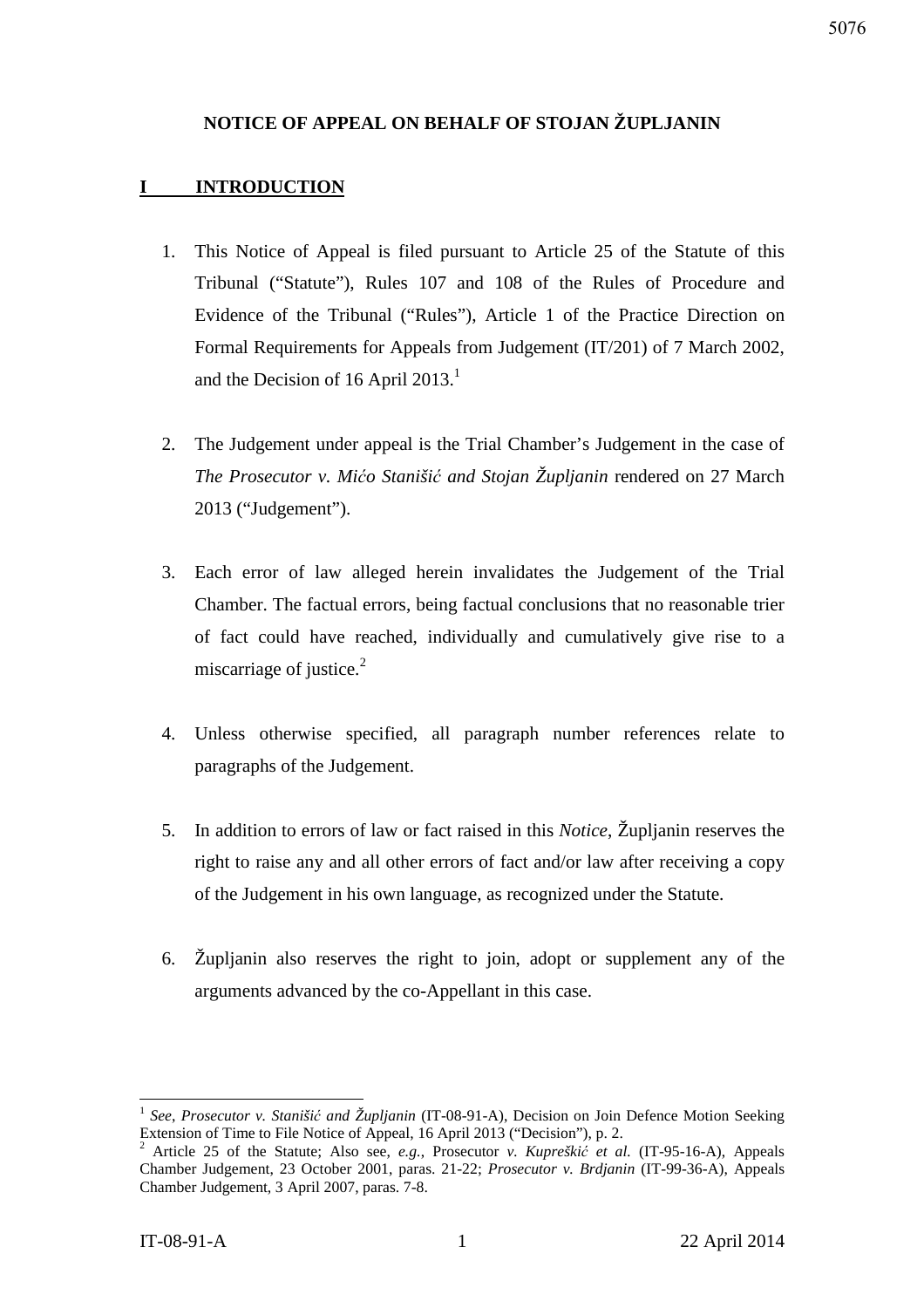# **II GROUNDS OF APPEAL**

7. Župljanin puts forward the following Grounds of Appeal:

## **GROUND 1: Joint Criminal Enterprise (JCE I)**

- **Sub-ground 1(a):** The Trial Chamber erred in fact and law in inferring Mr Župljanin's *actus reus* and *mens rea* on the basis of alleged omissions or acts in relation to police forces re-subordinated to the military or not otherwise under control.
- 8. The Trial Chamber erred in fact and law in pervasively relying on Mr Župljanin's alleged omissions and/or acts in relation to forces that were resubordinated to military authorities as a basis to infer both the *actus reus* and *mens rea* of the JCE.<sup>3</sup> It did so despite also finding, *inter alia*, that it could not determine who possessed the authority to investigate and prosecute crimes committed by police forces so subordinated. $4$  In addition, it failed to make specific findings about authority over those forces.
- 9. The Chamber erred in fact in finding that Mr Župljanin possessed authority over forces over whom the Municipal Crisis Staffs exercised effective control.<sup>5</sup> The Chamber's consequent inferences in relation to both *actus reus* and *mens rea* were erroneous.
- 10. The errors arise from an error of law and/or an error of fact. Regardless of their exact characterization, these errors occasion a miscarriage of justice and invalidate all convictions based on joint criminal enterprise liability.

 3 Judgement, paras. 348-368, 384-398, 404-406, 415-530 (Vol. II).

<sup>4</sup> Judgement, paras. 317-342 (Vol. II). 5 Judgement, paras. 200-228, 260-285, 331-350, 453-494, 655-703, 782-817, 867-883 (Vol. I); paras. 357-368, 384-398, 404-406, 415-530, 799-803, 805, 828-830, 832, 841-843, 845-848, 850, 855-857, 859-862, 864-867, 869 (Vol. II).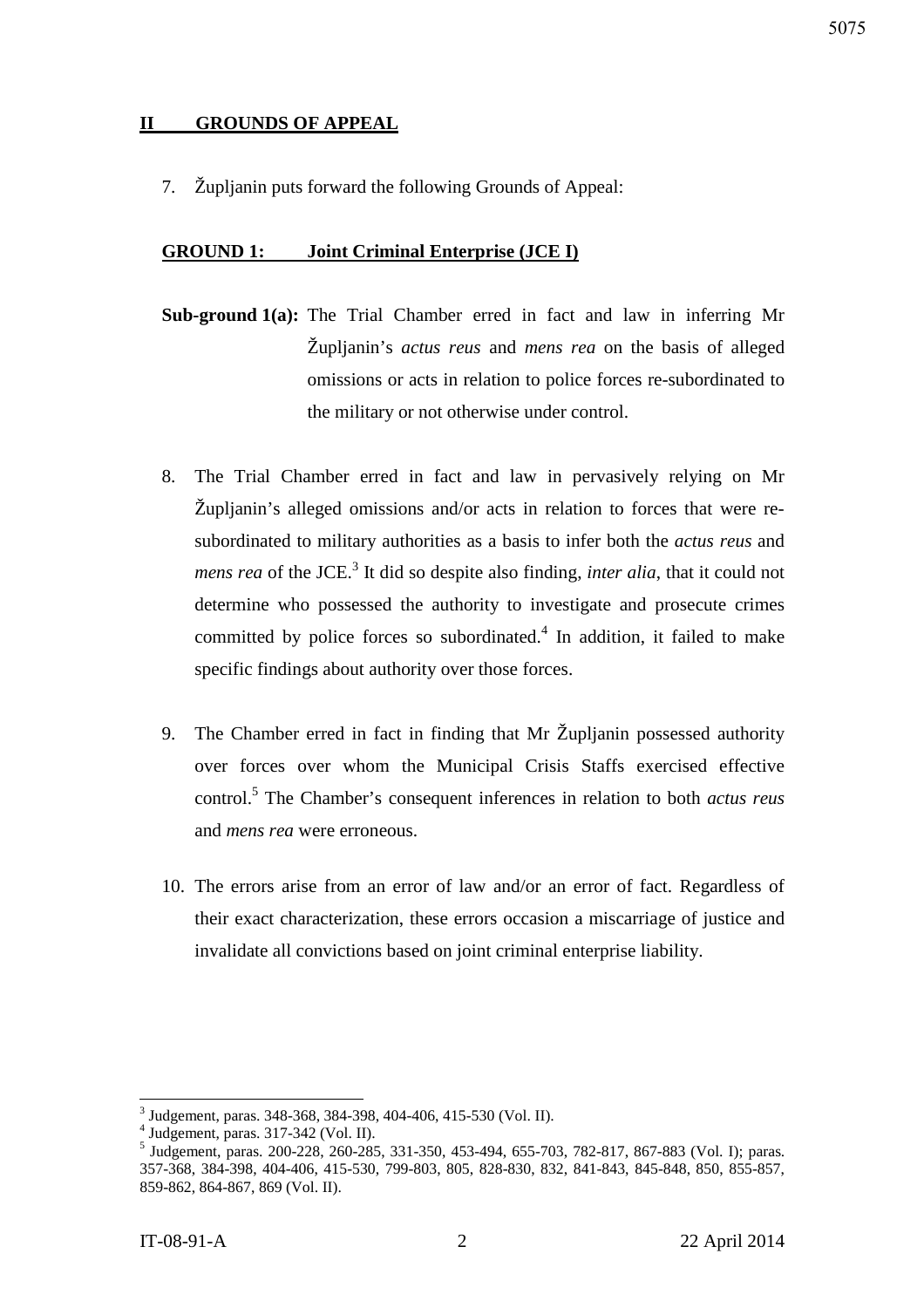- **Sub-ground 1(b):** The Trial Chamber erred in law in finding that Stojan Župljanin committed the *actus reus* of the joint criminal enterprise by failing to fulfil his domestic legal obligations.
- 11. The Trial Chamber erred in law in equating failure to prevent crime, in alleged breach of domestic legal or administrative obligations, with a contribution to the act of the perpetrator.<sup>6</sup>
- 12. This error of law invalidates the Trial Chamber's conclusions in respect of Mr Župljanin's liability on the basis of JCE for all counts.
- **Sub-ground 1(c):** The Trial Chamber erred in fact in finding that Mr Župljanin's alleged failure to adequately discharge his domestic legal obligations constituted a substantial contribution to the alleged **JCE**
- 13. The Chamber erred in fact in finding that Župljanin's alleged failures contributed substantially to the  $JCE$ .<sup>7</sup> The Chamber failed to distinguish between contributions to institutions, persons or non-criminal actions, and contributions to criminal actions. The Chamber also disregarded the evidence and erred in fact in finding that Župljanin did not do anything to reassure and protect the non-Serb population aside from issuing ineffective and general orders to the ARK SJBs exhorting them to respect the law, and that his orders were not genuinely meant to be effectuated.<sup>8</sup>

 $\overline{\phantom{a}}$ 

<sup>&</sup>lt;sup>6</sup> Judgement, paras. paras. 200-228, 260-285, 331-350, 453-494, 655-703, 782-817, 867-883 (Vol. I); 128-316, 348-530, 799-803, 805, 828, 829, 832, 841-843, 845-848, 850, 855-857, 859-862, 864-867, 869 (Vol. II).

<sup>7</sup> Judgement, paras. 510-513, 518-530 (Vol. II).

<sup>8</sup> Judgement, paras. 441-456, 496, 514, 953 (Vol. II).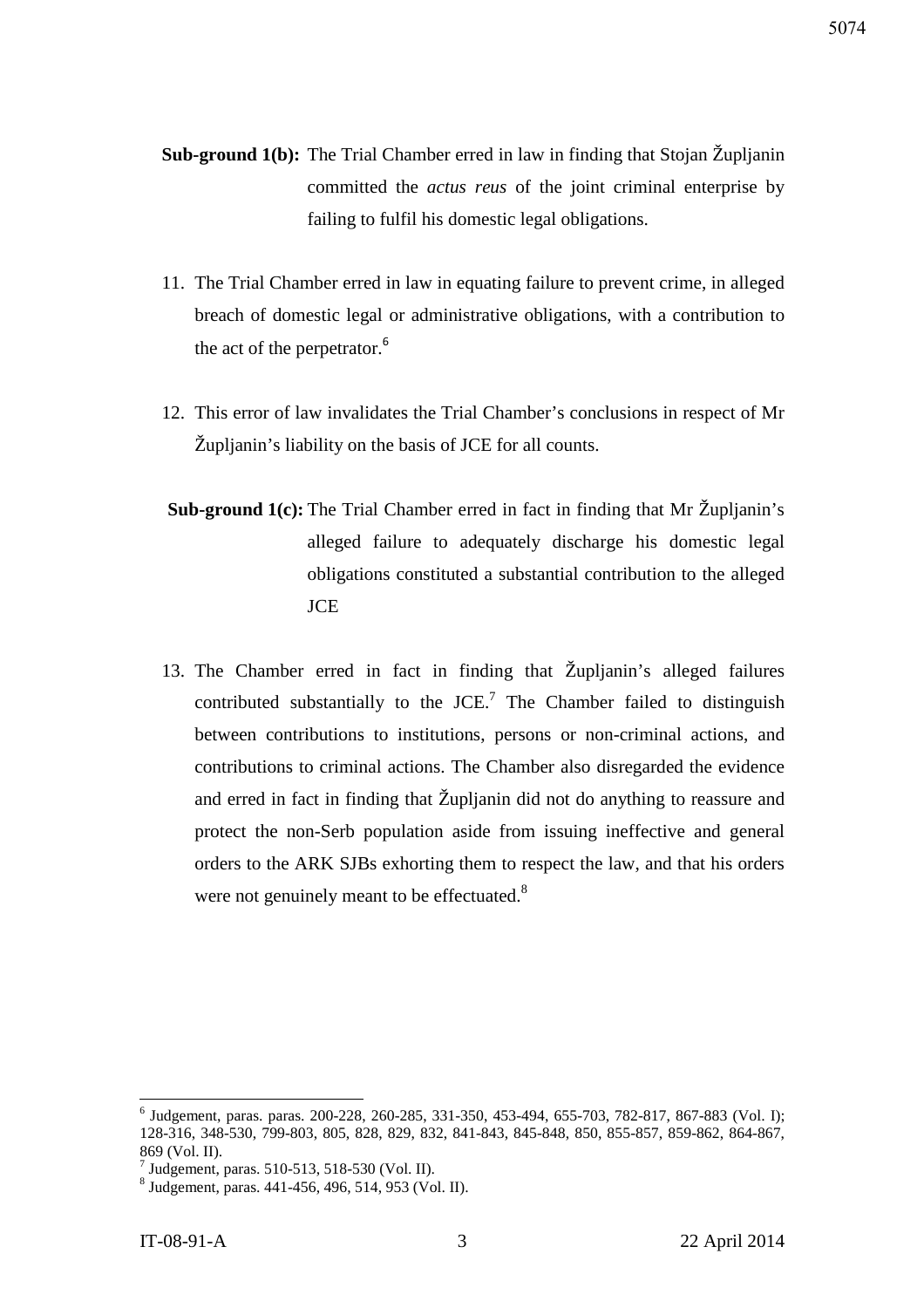- Sub-ground 1(d): The Trial Chamber committed discrete factual errors as to specific actions of Mr Župljanin that contributed to its overall assessment of substantial contribution
- 14. Trial Chamber erred in fact in finding that Župljanin attended the 14 February 1992 SDS Main Board meeting at the Holiday Inn in Sarajevo.<sup>9</sup>
- 15. The Chamber erred in fact in finding that Stojan Župljanin was one of the key actors behind the organisation of the blockade and takeover of Banja Luka on 3 April 1992, and that he had had any involvement in planning the blockade beginning in March 1992.<sup>10</sup>
- 16. The Chamber erred in fact in finding that at least on two occasions, Župljanin knowingly misled the public prosecutor in investigations concerning the murder of non-Serbs perpetrated by the Prijedor police.<sup>11</sup>
- 17. The Chamber erred in fact in finding that Župljanin used principal perpetrators within the CSB Special Police Detachment for the commission of crimes in furtherance of the  $JCE$ <sup>12</sup>
- 18. These errors of fact are based on conclusion that could not have been reached by any trier of fact, occasion a miscarriage of justice, and individually or cumulatively invalidate all convictions based on joint criminal enterprise liability.

 9 Judgement, paras. 352, 353, 495, 519 (Vol. II).

<sup>10</sup> Judgement, paras. 495-499 (Vol. II).

 $11$  Judgement, paras. 516-517 (Vol. II).

<sup>12</sup> Judgement, paras. 384-398, 404-530 (Vol. II).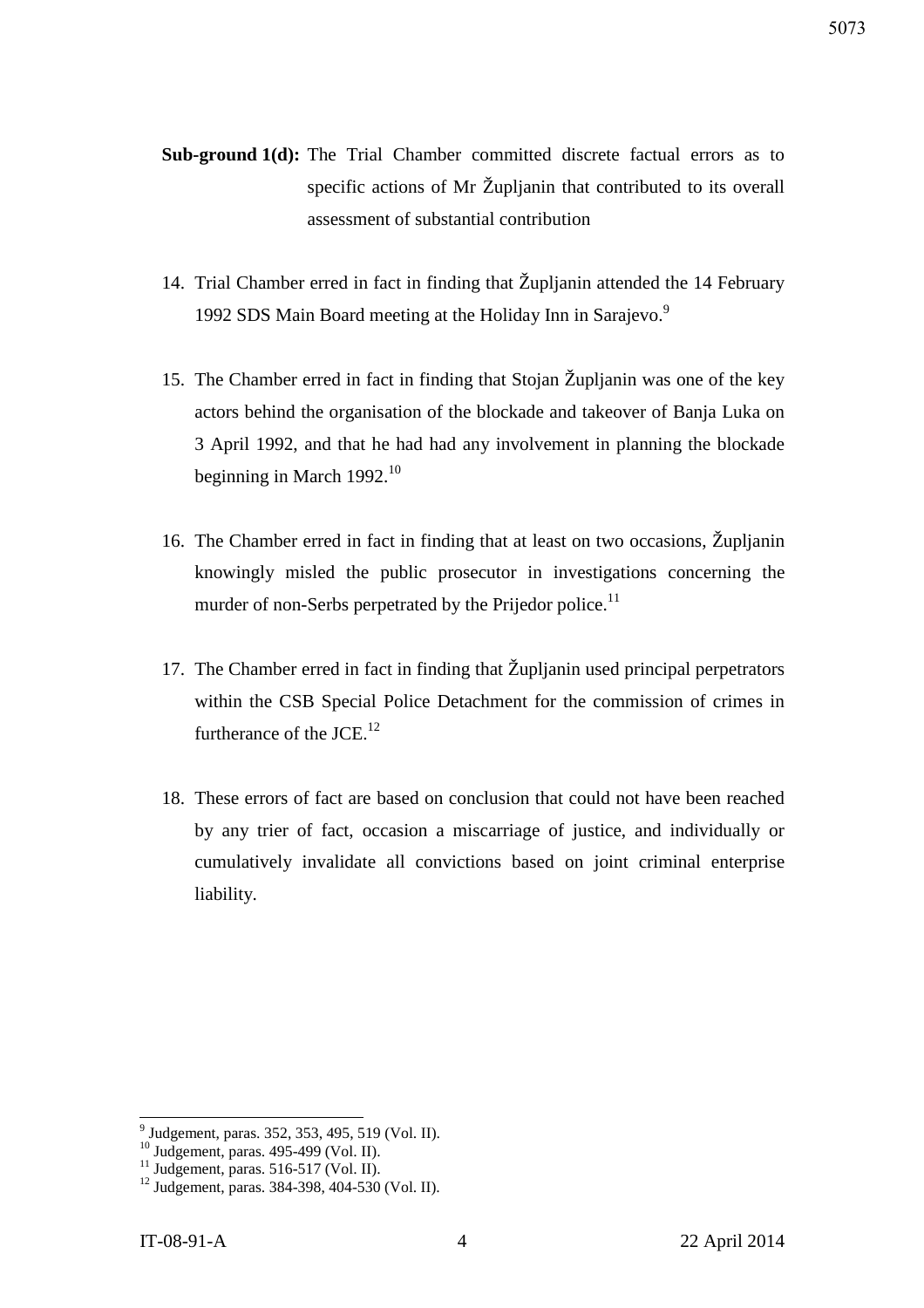**Sub-ground 1(e):** The Trial Chamber erred in fact and law in inferring Stojan Župljanin's *mens rea* from his alleged acts and omissions.<sup>13</sup>

- 19. The Trial Chamber erred in inferring that Mr Župljanin possessed the *mens rea* of the alleged common criminal purpose on the basis of his alleged inadequate fulfilment of his domestic legal obligations. The Chamber erred in law to the extent it drew this inference on the basis of alleged non-fulfilment of domestic legal obligations. Even assuming no such error, the Chamber erred in fact in concluding that the only reasonable inference for this alleged inadequate performance was a criminal intent. No reasonable Trial Chamber could have reached that conclusion given the totality of the evidence.
- 20. The Trial Chamber also repeatedly placed weight on events about which it made no findings,  $14$  and accorded insufficient weight to evidence manifestly incompatible with its finding of *mens rea*. 15
- 21. This sub-ground is based on errors of fact, errors of law, or mixed errors of fact and law. Regardless of their exact characterization, the errors occasion a miscarriage of justice and invalidate all convictions based on joint criminal enterprise liability.
- **Sub-ground 1(f):** The Trial Chamber erred in law by applying an incorrect *mens rea* standard.
- 22. The Trial Chamber applied an erroneous *mens rea* standard, finding that his conduct could not be attributable to mere negligence.<sup>16</sup> Even assuming this to be true, that finding does not meet the criminal *mens rea*. The Trial Chamber's

 $\overline{\phantom{a}}$ 

<sup>&</sup>lt;sup>13</sup> Judgement, paras. 128-316, 348-530, 801-803, 805, 828, 829, 832, 841-843, 845-848, 850, 855-857, 859-862, 864-867, 869 (Vol. II).

 $^{14}$  Judgement, paras. 404-530 (Vol. II).

 $^{15}$  Judgement, paras. 515, 517 (Vol. II).

<sup>16</sup> Judgement, para. 519 (Vol. II).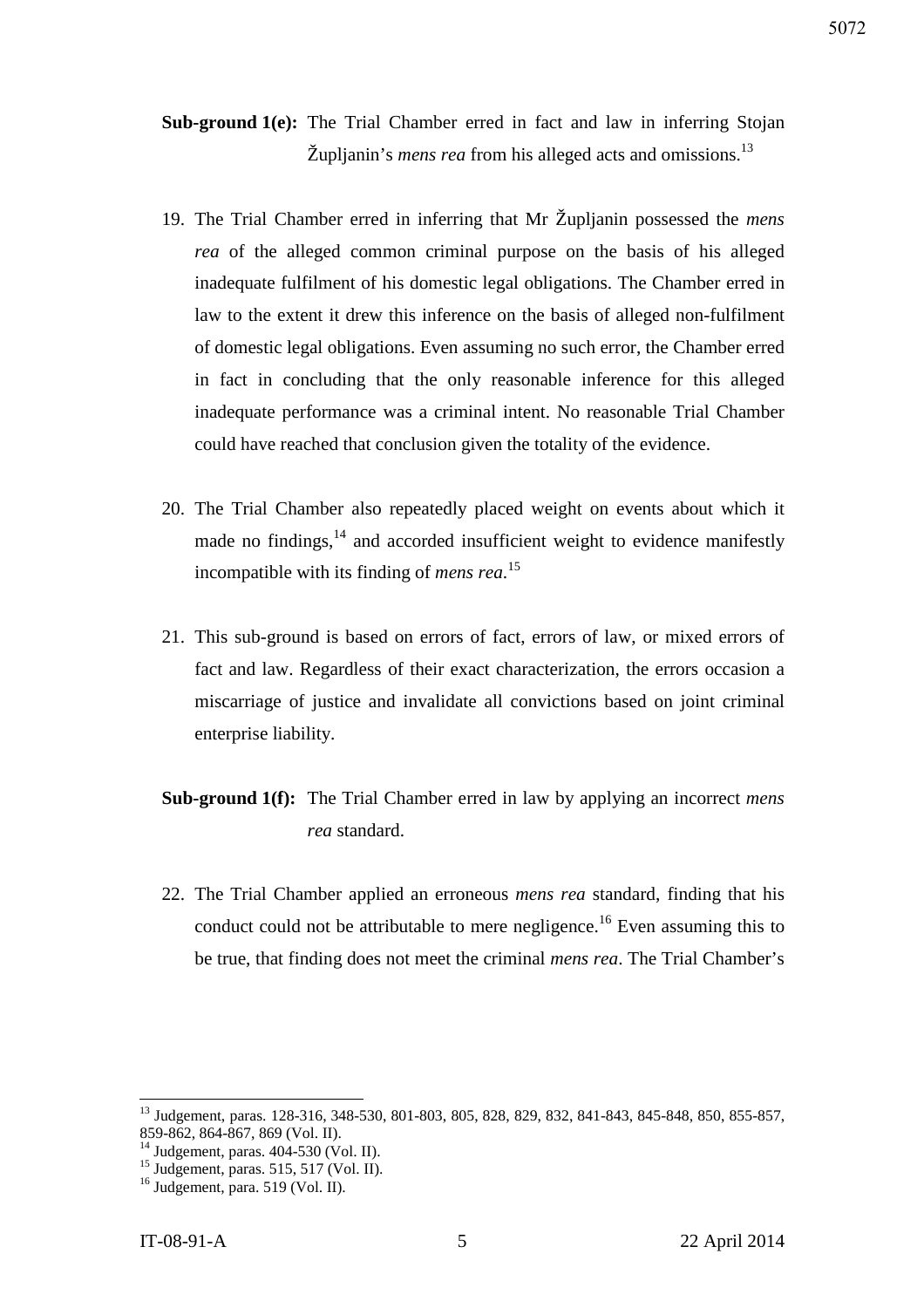erroneous statement indicates that it applied an incorrect standard of *mens rea* in respect of all its findings. $17$ 

- **Sub-ground 1(g)**: The Trial Chamber erred in law in determining that the arrest and detention of non-Serbs was "unlawful."
- 23. The Chamber erred in law in finding that the arrest and detention of non-Serbs in the ARK were "unlawful."<sup>18</sup> The error, viewed individually or cumulatively with other errors, invalidates the Chamber's finding of commission through a JCE and occasions a miscarriage of justice.

## **GROUND 2: Joint Criminal Enterprise (JCE III)**

- **Sub-ground 2(a)**: The Trial Chamber erred in law in imposing criminal liability on Mr Župljanin pursuant to the doctrine of JCE III for crimes of much more serious gravity, and for which the Chamber found he had no criminal *mens rea*.
- 24. The Trial Chamber erred in law in imposing criminal liability on Mr Župljanin for crimes in respect of which it found he had no *mens rea* on the basis of the doctrine of JCE III where the JCE III crimes are of much greater gravity than the crimes for which he was found to have *mens rea*.
- 25. The error is one of law that invalidates all convictions based on Joint Criminal Enterprise (III) liability.<sup>19</sup>

<sup>&</sup>lt;sup>17</sup> Judgement, paras. 200-228, 260-285, 331-350, 453-494, 655-703, 782-817, 867-883 (Vol. I); 128-316, 348-530, 799-803, 805, 828, 829, 832, 841-843, 845-848, 850, 855-857, 859-862, 864-867, 869  $\left(\text{Vol. II}\right).$ <sup>18</sup>

<sup>18</sup> Judgement, paras. 506-512; 518-519 (Vol. II).

<sup>&</sup>lt;sup>19</sup> Judgement, paras. 200-228, 260-285, 331-350, 453-494, 655-703, 782-817, 867-883 (Vol. I); 799-800, 801-803, 805, 828-830, 832, 841-843, 845-848, 850, 855-857, 859-862, 864-867, 869 (Vol. II).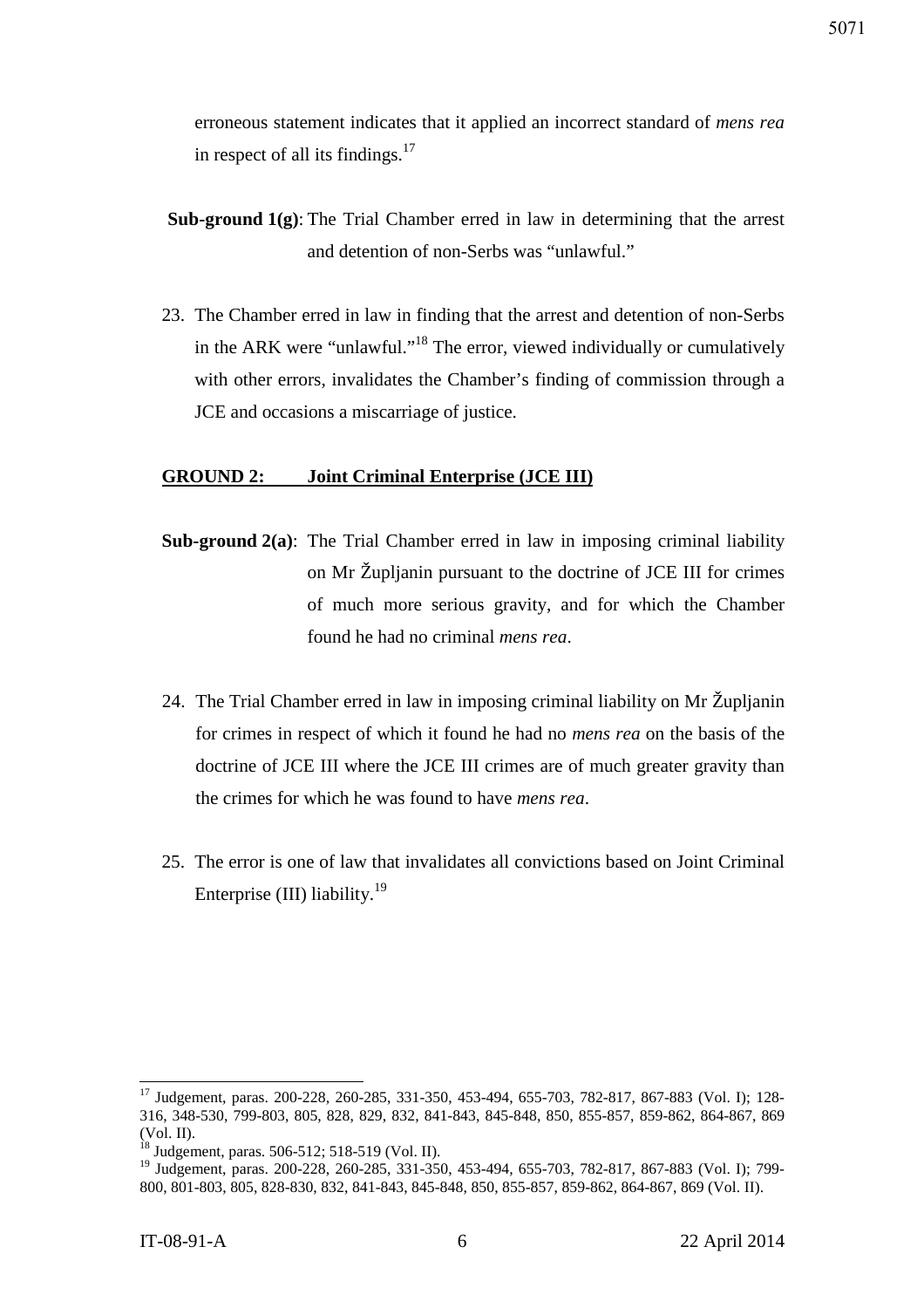- **Sub-ground 2(b):** The Trial Chamber erred in fact and law in failing to find that crimes charged in Counts 1 to 8 of the Indictment were a natural and foreseeable consequence of the joint criminal enterprise
- 26. The Chamber failed to make specific findings that crimes charged in Counts 1 to 8 of the Indictment were a natural and foreseeable consequence of the JCE to permanently remove Bosnian Muslims, Bosnian Croats and other non-Serbs from the territory. This error arises from an error of law and/or an error of fact. Regardless of its exact characterization, the error occasions a miscarriage of justice and invalidates the Chamber's decision.
- **Sub-ground 2(c):** The Chamber erred in finding that Župlianin possessed the required *mens rea* for JCE III
- 27. The Prosecution failed to prove beyond reasonable doubt Župljanin's intention to participate in and contribute to the common criminal purpose. $20$
- **Sub-ground 2(d):** The Trial Chamber erred in fact in finding that the JCE III crimes were foreseeable to Stojan Župljanin.
- 28. No reasonable trier of fact could have found that the JCE III crimes were foreseeable to Mr Župljanin. $^{21}$
- 29. The error of fact occasions a miscarriage of justice and invalidates the Trial Chamber's convictions under Counts 1, 2, 4 and 6.

<sup>&</sup>lt;sup>20</sup> Judgement, paras. 518-528, 801-803, 805, 828, 829, 832, 841-843, 845-848, 850, 855-857, 859-862, 864-867, 869 (Vol. II).

<sup>&</sup>lt;sup>21</sup> Judgement, paras. 518-528, 801-803, 805, 828, 829, 832, 841-843, 845-848, 850, 855-857, 859-862, 864-867, 869 (Vol. II).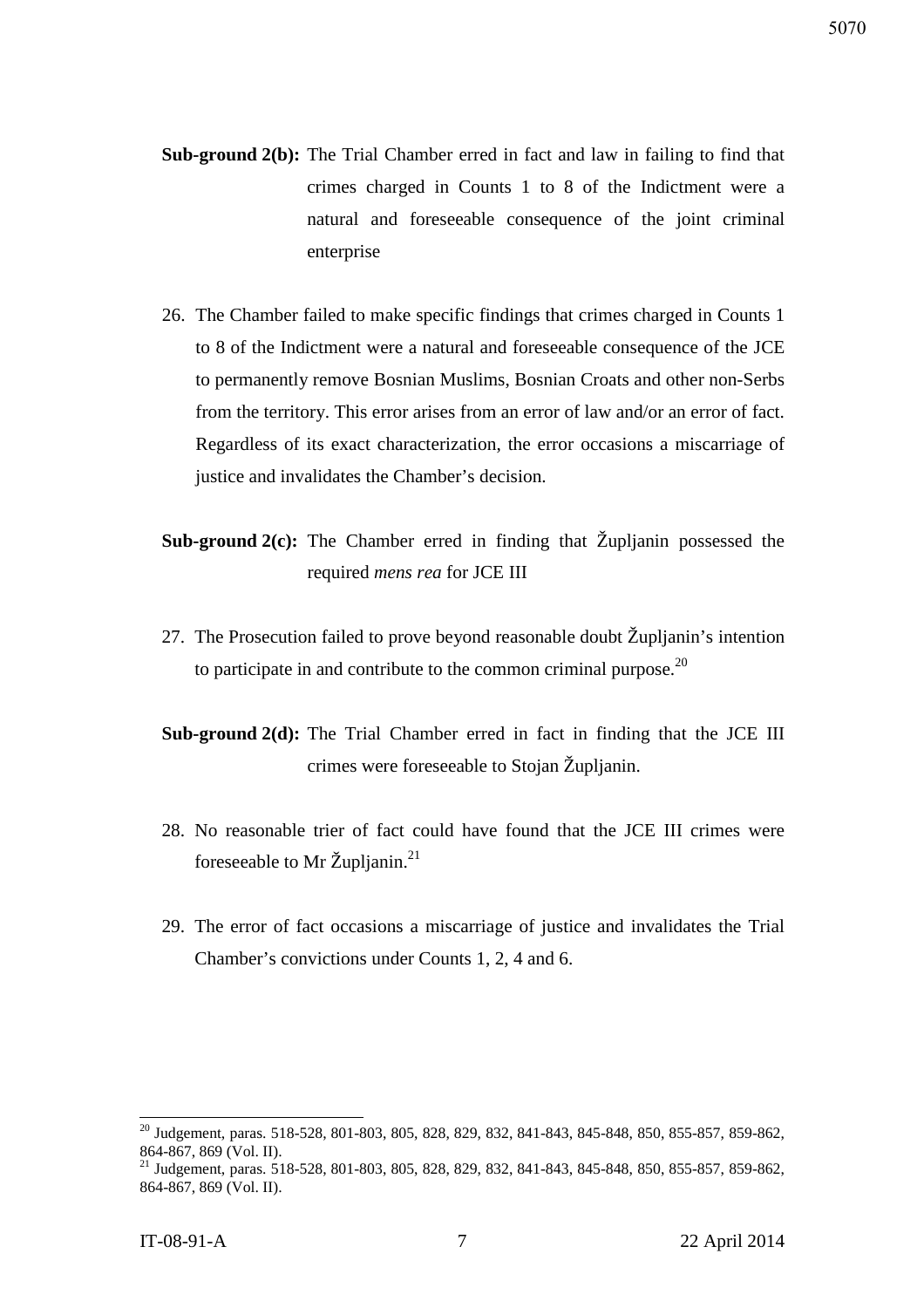#### **GROUND 3: Extermination**

- **Sub-ground 3(a):** The Chamber erred in fact and law in finding that the crime of extermination was committed.
- 30. The Trial Chamber erred in fact and law in finding that the crime of extermination was committed.<sup>22</sup> The Chamber applied an incorrect legal standard of extermination and/or relied on factual determinations that could have been made by no reasonable trier of fact, and on the basis of a failure to give reasons.
- 31. The error arises from an error of law and/or an error of fact. Regardless of its exact characterization, the error occasions a miscarriage of justice and invalidates the Chamber's convictions under Count 2.
- **Sub-ground 3(b):** The Trial Chamber erred in law and in fact by finding that crimes were intended to be committed on a massive scale.
- 32. The Prosecution failed to prove beyond reasonable doubt that principal perpetrators possessed the required *mens rea* to either to kill on a massive scale or to systematically subject a large number of people to conditions of living that would lead to their deaths.<sup>23</sup> The principal perpetrators did not act with the intent of furthering a common plan to exterminate non-Serbs in the Autonomous Region of Krajina.
- 33. The error arises from an error of law and/or an error of fact. Regardless of its exact characterization, the error occasions a miscarriage of justice and invalidates the Chamber's convictions under Count 2.

<sup>&</sup>lt;sup>22</sup> Judgement, paras. 200-228, 331-350, 453-494, 655-703 (Vol. I); paras. 801-803, 805, 841-843, 845-848, 850, 855-857, 859 (Vol. II).

<sup>&</sup>lt;sup>23</sup> Judgement, paras. 200-228, 331-350, 453-494, 655-703 (Vol. I); paras. 801-803, 805, 841-843, 845-848, 850, 855-857, 859 (Vol. II).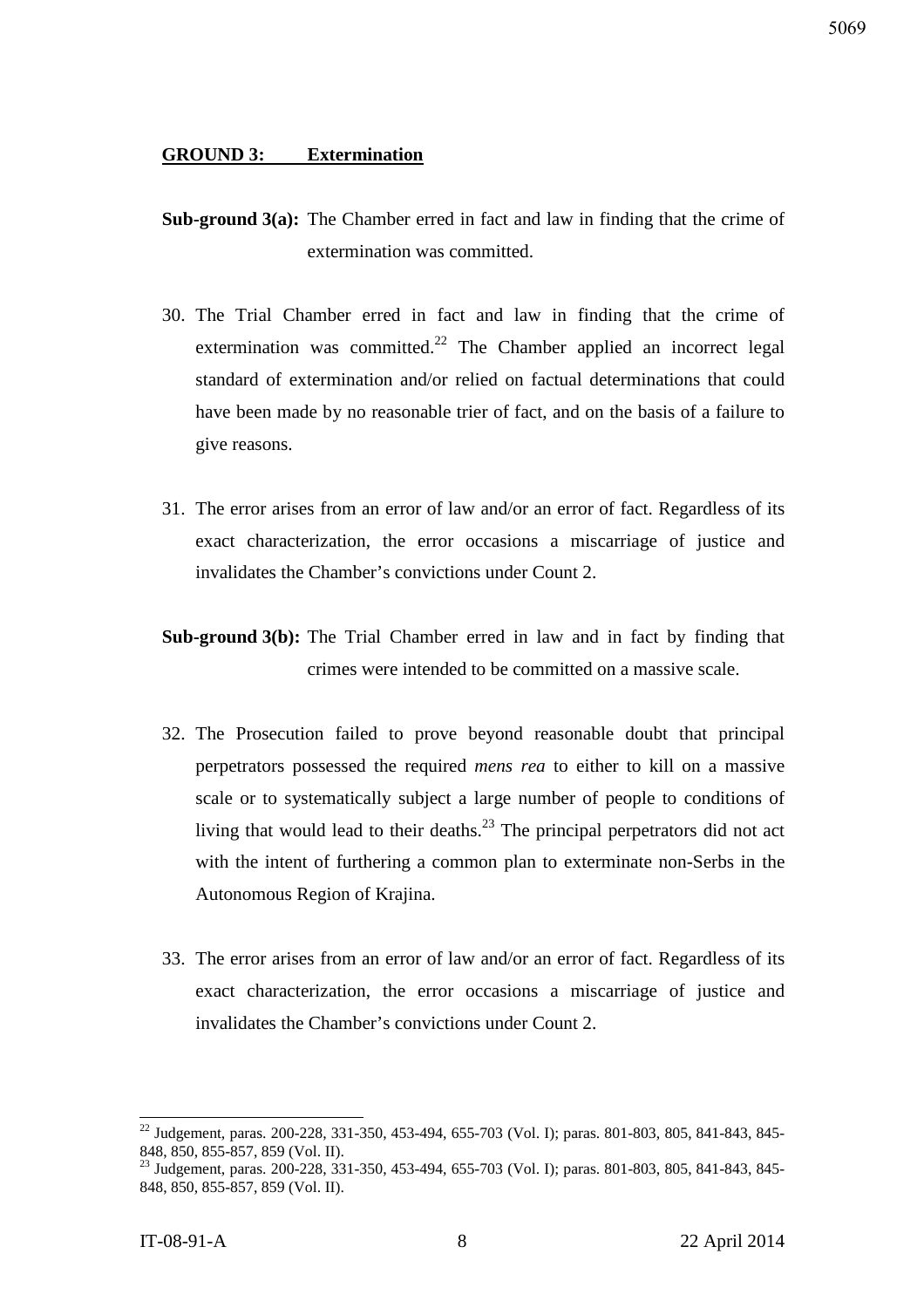**Sub-ground 3(c):** The Trial Chamber erred in finding that Župljanin meets the knowledge requirement for the crime of extermination

- 34. The Chamber erred in fact and in law in concluding that Župljanin was aware the extermination would be committed in the territory of the AR Krajina.<sup>24</sup> No reasonable Chamber would have reached such conclusion when other inferences were available on the evidence.
- 35. The error arises from an error of law and/or an error of fact. Regardless of its exact characterization, the error occasions a miscarriage of justice and invalidates the Chamber's convictions under Count 2.
- **Sub-ground 3(d):** The Trial Chamber erred in assessing Župlianin's contribution to the crime of extermination.
- 36. The Chamber erred in fact and in law in finding that Župljanin substantially contributed to commission of the crime of extermination.<sup>25</sup> No reasonable Chamber would have reached such conclusion when other inferences were available on the evidence.
- 37. The error arises from an error of law and/or an error of fact. Regardless of its exact characterization, the error occasions a miscarriage of justice and invalidates the Chamber's convictions under Count 2.

<sup>&</sup>lt;sup>24</sup> Judgement, paras. 200-228, 331-350, 453-494, 655-703 (Vol. I); paras. 801-803, 805, 841-843, 845-848, 850, 855-857, 859 (Vol. II).

<sup>&</sup>lt;sup>25</sup> Judgement, paras. 200-228, 331-350, 453-494, 655-703 (Vol. I); paras. 801-803, 805, 841-843, 845-848, 850, 855-857, 859 (Vol. II).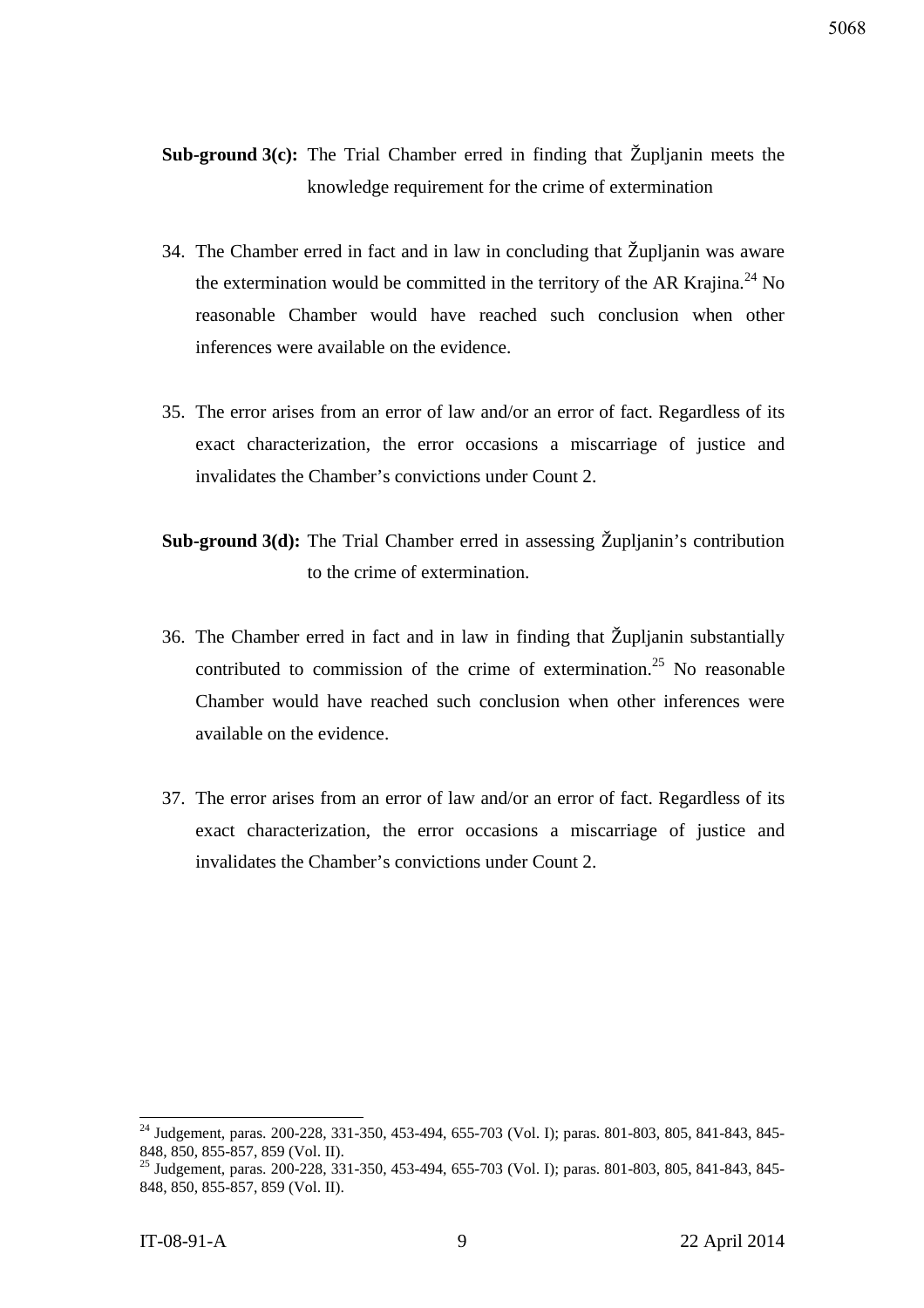#### **GROUND 4: Sentencing**

- **Sub-ground 4(a)**: Trial Chamber erred in law and fact in failing to give due weight or any weight at all, to relevant considerations. It erred in failing to take into account a number of mitigating circumstances when concerning the sentence to be imposed on Župljanin.
- 38. The Trial Chamber erred in law by failing to take into account substantial and serious efforts made by Stojan Župljanin to reduce violence and save lives. The Chamber did not consider sufficiently, or at all, the concrete and significant steps taken by Mr Župljanin to save lives and ensure security in a situation of volatility and violence.<sup>26</sup>
- 39. The Chamber failed to properly assess Župljanin's good character and no prior criminal convictions.<sup>27</sup> It also did not properly identify all the mitigating factors, as it failed to give weight to Župljanin's good conduct while in detention.<sup>28</sup>
- 40. The errors invalidate the sentence imposed and justify the substitution of a sentence that takes into account these substantial mitigating factors.
- **Sub-ground 4(b)**: The Trial Chamber failed to adequately consider the nature of forms of participation found in relation to sentence.
- 41. The Trial Chamber erred by failing to acknowledge that the most serious crimes of which it found Mr Župljanin liable were purportedly committed through JCE III. The Trial Chamber makes no mention in its discussion of sentencing that this is the form of liability imposed, nor does it discuss how

 $\overline{a}$  $^{26}$  Judgement, paras. 937-953 (Vol. II).

 $^{27}$  Judgement, para. 952 (Vol. II).

<sup>28</sup> Judgement, paras. 946-953 (Vol. II).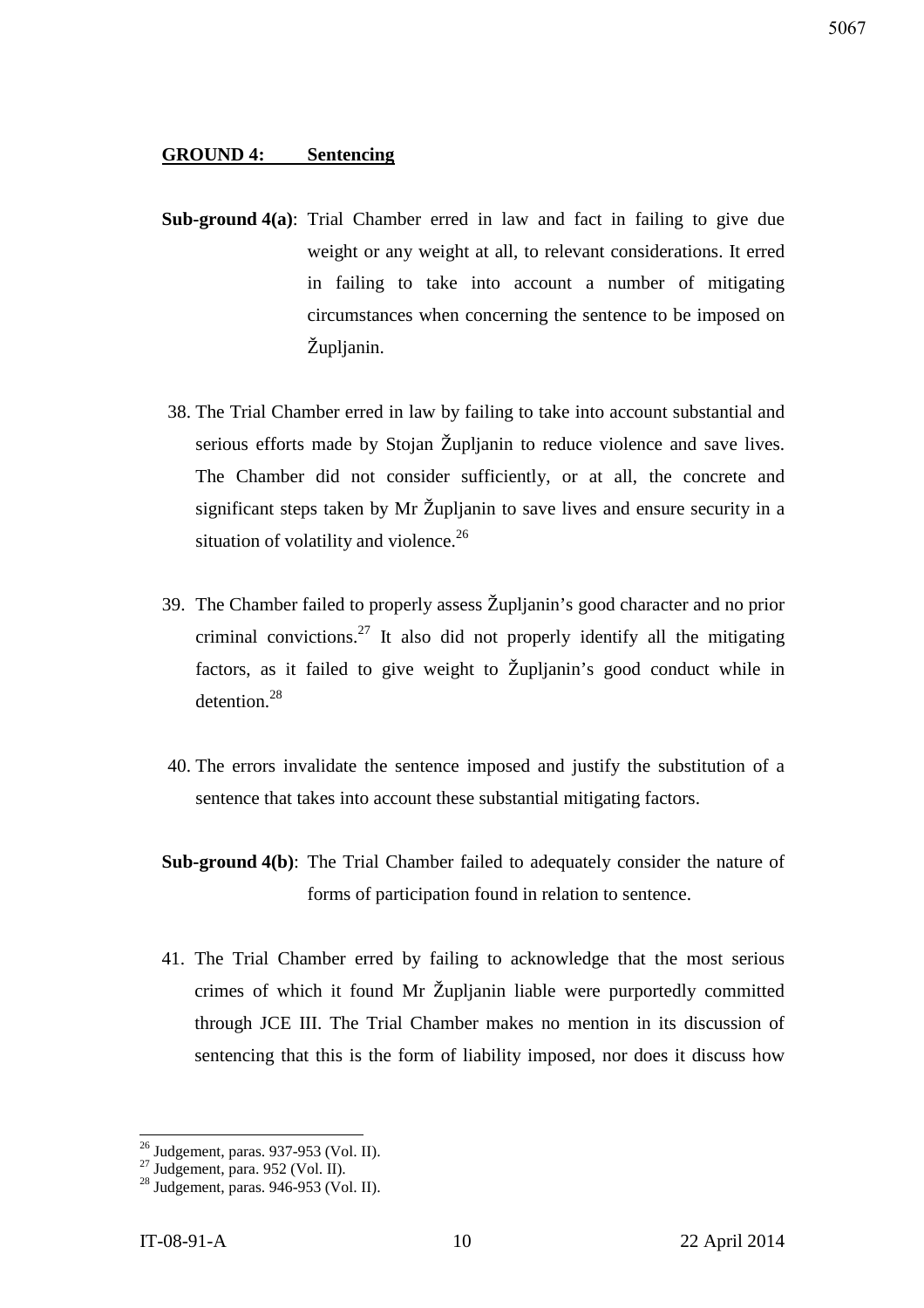the much lower standard of *mens rea* required for such a conviction should have affected its assessment of culpability.<sup>29</sup>

42. The error invalidates the sentence imposed and justifies the substitution of a sentence that takes into account the substantial mitigating factor.

**Sub-ground 4(c):** The Trial Chamber erred in law and fact by taking into account factors not proven beyond reasonable doubt

- 43. The Chamber abused its discretion in sentencing procedure by taking into account factors not proven beyond reasonable doubt, in violation of the principle that only matters which are proved beyond reasonable doubt against a convicted person may taken into account in aggravation of that sentence.<sup>30</sup>
- 44. The error invalidates the sentence imposed and justifies the substitution of a sentence that takes into account the substantial mitigating factor.
- **Sub-ground 4(d):** The Trial Chamber erred in fact in imposing a manifestly excessive sentence.
- 45. The Trial Chamber made a discernible error by imposing a manifestly disproportionate sentence.<sup>31</sup> Given the nature of  $\check{Z}$ uplianin's involvement, the nature, number and relation of aggravating and mitigating factors, no reasonable trier of fact could have imposed a sentence of twenty-two years.
- 46. The error invalidates the sentence imposed and justifies the substitution of a sentence that takes into account the substantial mitigating factor.

 $\overline{a}$  $29$  Judgement, paras. 937-953 (Vol. II).

<sup>30</sup> Judgement, paras. 948-953 (Vol. II).

<sup>31</sup> Judgement, paras. 937-953, pp. 312-313 (Vol. II).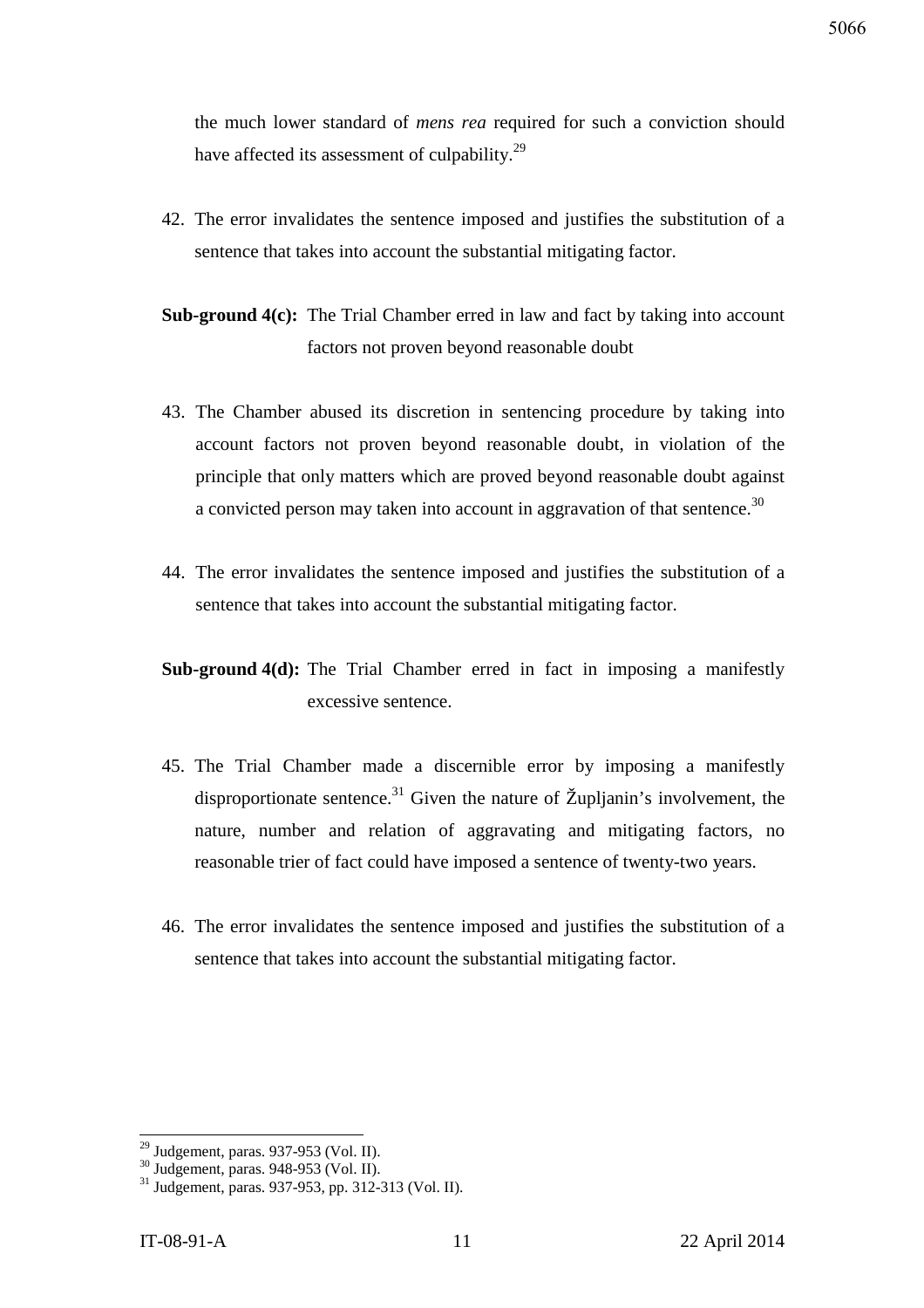#### **GROUND 5: Appropriation of Property**

- **Ground 5**: The Trial Chamber erred in law and fact in determining that Stojan Župljanin committed persecution by way of appropriation of property through a JCE. $^{32}$
- 47. The Chamber erred in determining that Mr Župljanin ordered "appropriation of property" as persecution by conveying an order to chiefs of police stations that individuals were not allowed to leave the ARK with more than 300DM in  $cash<sup>33</sup>$
- 48. The error as to the definition of appropriation invalidates the conclusion that Mr Župljanin ordered appropriation of property, and the Chamber's failure to assess the impact of this rule, either individually or in general, invalidate its classification of a form of persecution.

#### **GROUND 6: Right to a Fair Trial by an Impartial Court**

- **Ground 6**: Stojan Župljanin's right to a fair trial, including by an impartial, independent and competent court, was violated by the participation of Judge Frederick Harhoff, whose comments subsequent to the issuance of the Judgement reveal either an actual or reasonable apprehension of bias.
- 49. The participation of a judge who was biased, or who displays a reasonable apprehension of bias, is such a fundamental breach of Mr Župljanin's right to a fair trial that it, in itself, invalidates his conviction. In the alternative, the participation of such a judge renders all legal and factual findings unsafe, invalidates the entire Judgement and every conviction entered against Mr Župljanin.

 $32$  Judgement, paras. 409, 512, 526 (Vol. II).

<sup>33</sup> Judgement, paras. 526, 805 (Vol. II).